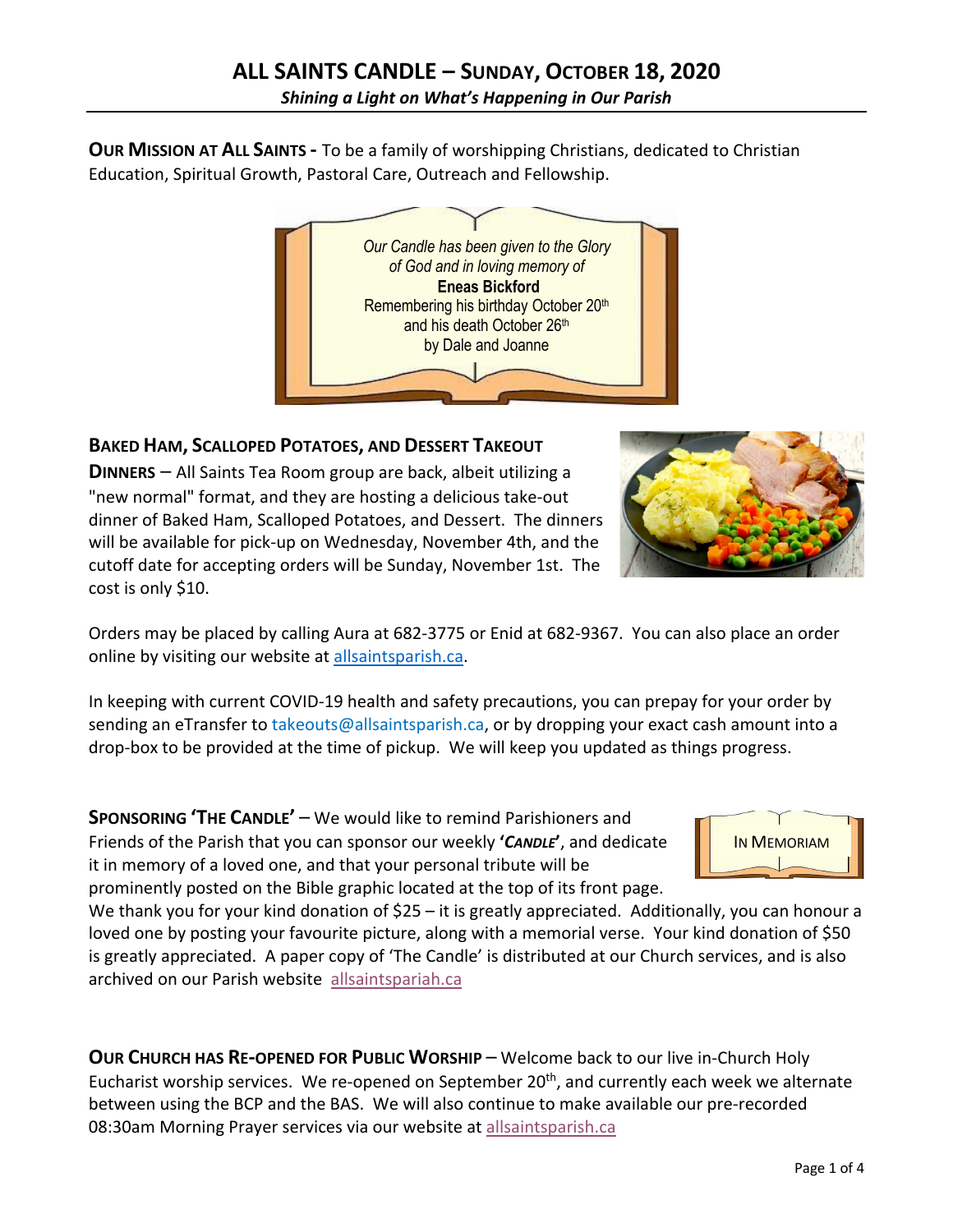### **MEMORIAM – GENERAL FUND**

• In loving memory of **Ruby Ball** - by Rev Derek Thomas and Nellie Thomas

**AGM –** Our Annual General Meeting has been postponed until further notice

**YOUTH MINISTRY -** Our Youth Ministry programs will resume as COVID-19 regulations permit

**THE CHURCH OF ENGLAND ORPHANAGE IN NEWFOUNDLAND** 1855-1969, Bishop Geoff's latest book, was launched at the CLB Armoury on Friday, September 25, 2020. This is a must read for anyone associated with the orphanage, as a resident, as staff and clergy or anyone interested in the history of the Anglican Church in Newfoundland and Labrador. The book sells for \$18.95 from the Diocesan Resource Centre, and may also be purchased by mail within Canada for \$25.00 (shipping and handling included). For more information please contact the Diocesan Resource Centre at 709-576-6051 or email:



rescentre@anglicanenl.net, or write: Diocesan Resource Centre, 19 King's Bridge Road, St. John's, NL, A1C 3K4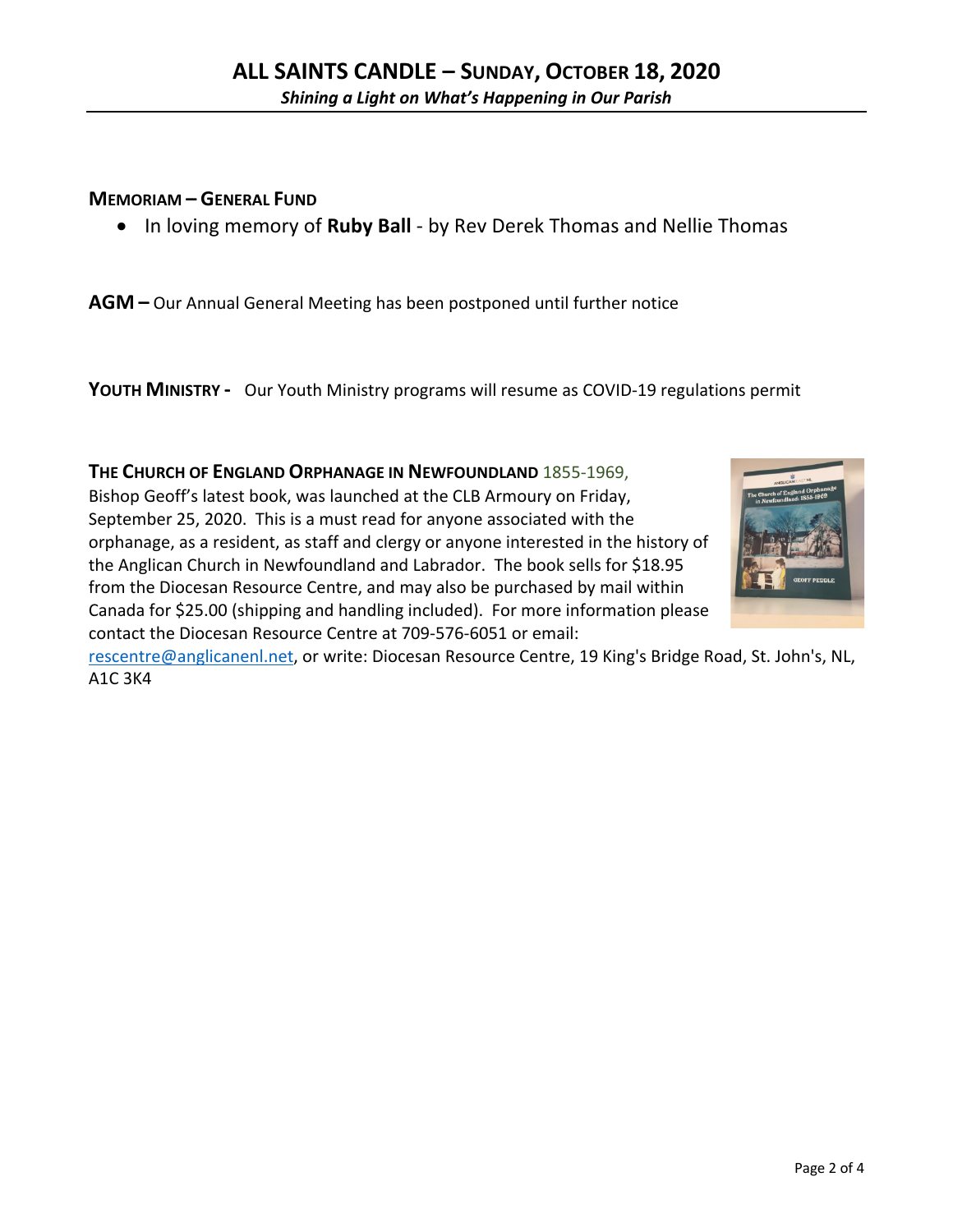

October 2020

## **Stories that Matter**

At a Beaver's meeting one night, a little boy presented me with his birthday money for the food bank. Can you imagine a little boy asking his friends to give him money to give to the food bank? He was so proud when gave it. What an example he is to others.

Fay Dawe, Food Bank Coordinator

### Annual Meeting Review September 2019–August 2020

| <b>Clients</b>           | Total | <b>Financial Report</b> |           |
|--------------------------|-------|-------------------------|-----------|
| <b>Adults</b>            | 3,899 | Income                  | \$149,759 |
| Children                 | 1.774 | <b>Expenses</b>         | \$119,690 |
| <b>Hampers</b>           | 2,969 |                         | \$30,069  |
| <b>New Clients</b>       | 140   | <b>Net Assets-</b>      |           |
| <b>Christmas Hampers</b> | 437   | End of Year \$121,313   |           |

#### **Christmas Hampers**

Last year the CBS/Paradise Food Bank distribute over 437 Christmas hampers. Due to the COVID-19 situation many avenues of support for the Annual Christmas Hamper Appeal may not be available this year. The Food Bank will be relying upon financial donations to ensure families and individuals in need receive a hamper during this coming Christmas season. A hamper for 1 person \$50, 2-3 people \$75, 4-up \$100. If you are unable to donate a full hamper any donation is appreciated. Thank you.

To request a Christmas Hamper in the CBS/Paradise area please contact the CBS/Paradise Food Bank at 834-2800 by December 4th. Distribution is December 15th to the 18th from 9am-2pm Last day at the Food Bank for 2020 is December 19th and will reopen on January 5th, 2021.

You may donate through your local church, direct donations to the food bank cbs/paradise community food bank Itd or online by Canada Helps.org



81 Conception Bay Hwy, C.B.S., NL